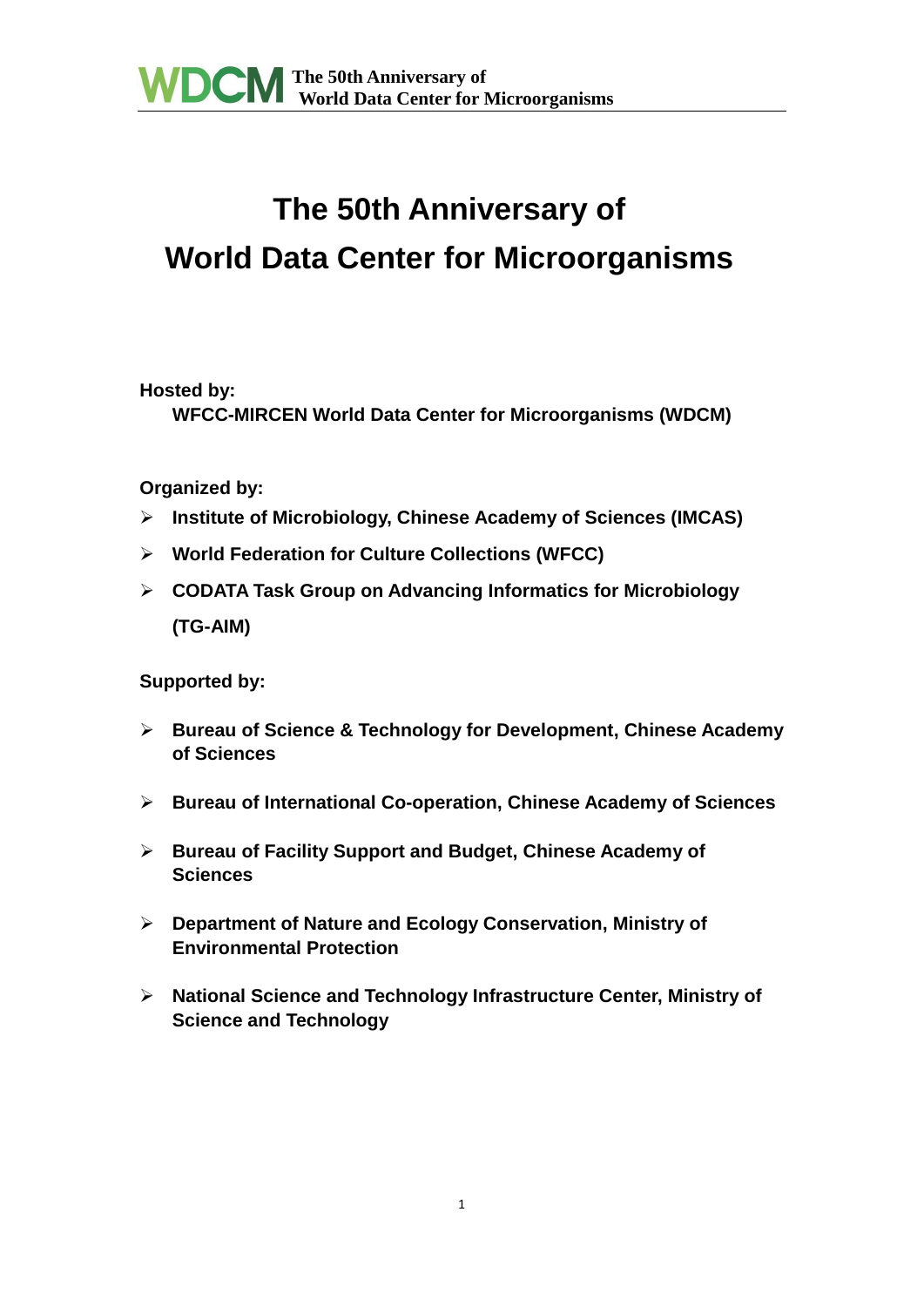# 世界微生物数据中心成立 50 周年学术研讨会

主办单位:

世界微生物数据中心

组织单位:

中国科学院微生物研究所

世界菌种保藏联合会

国际科技数据委员会微生物工作组

支持单位:

中国科学院科技促进发展局

中国科学院国际合作局

中国科学院条件保障与财务局

环保部自然生态保护司

科技部国家科技基础条件平台中心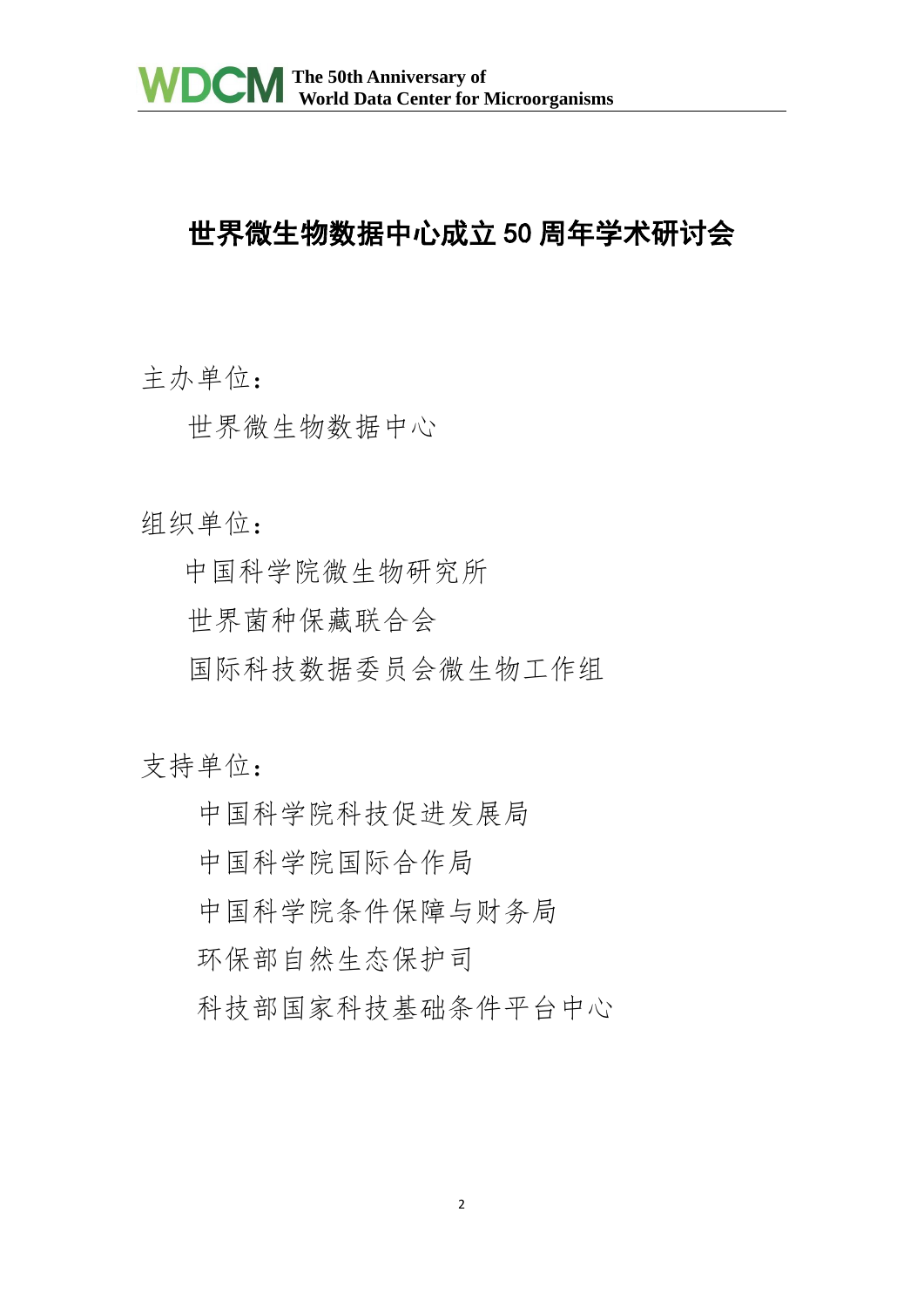Microbial resources are the important material foundation of sustainable development of humanity, and the significant source of biotechnological innovation. The availability, accuracy and sharing level of microbial resource data will exert an influence on the comprehensive research and application capability in the whole biology area.

WFCC-MIRCEN World Data Center for Microorganisms (WDCM) is the first world data center in the field of biology in China. By now, 708 microbial resource culture collections from 72 countries and regions have sharing their information through WDCM data portal.

The year of 2016 witnesses the 50th anniversary of the establishment of WDCM, and we will hold the academic symposium of the 50th Anniversary of World Data Center for Microorganisms. World-renown top-class microbial experts and scholars are invited to explore global microbial resource data and its scientific problem and development trends. On the basis of the work platform of WDCM, we will take this chance and advocate international cooperation plan to promote the sharing and application of Microbial resource data across the globe. Let's work together to promote the development of big data of world microorganisms resource at this academic conference.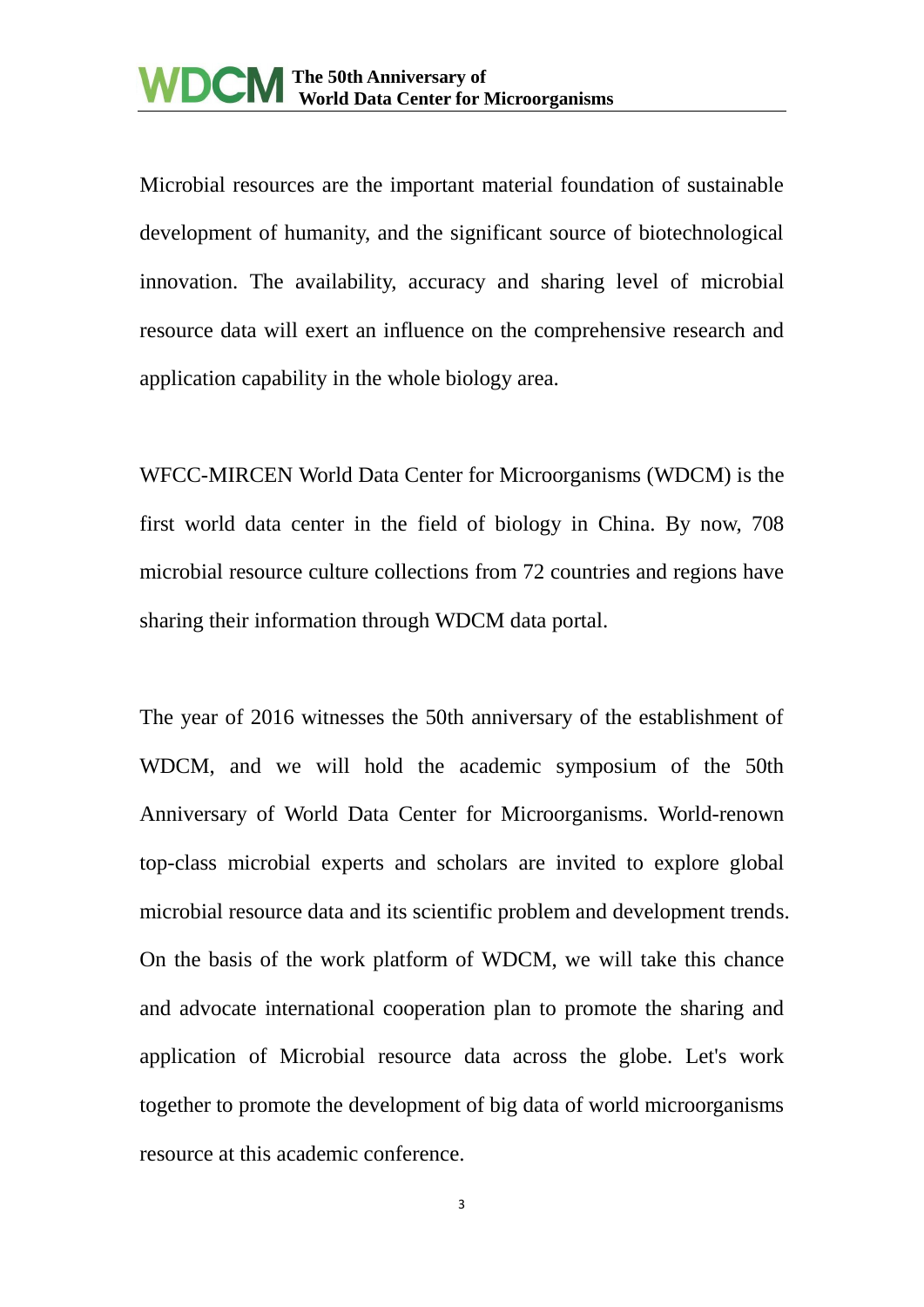微生物资源是人类赖以生存和发展的重要物质基础和生物科技 创新的重要源泉。以现代生物技术为核心的微生物资源研究与利用将 是未来全球生物资源竞争的战略重点之一。微生物数据资源的丰富性、 准确性和共享水平影响整个生物学领域研究和应用的综合能力。

世界微生物数据中心(WDCM)是我国生物学领域的第一个世界 数据中心。迄今为止,已有来自全球 72 个国家和地区的 708 个微生物 资源保藏机构通过 WDCM 展示其保藏的微生物菌种信息。

2016 年正值世界微生物数据中心成立 50 周年,我们将举办世界 微生物数据中心成立 50 周年学术研讨会。我们邀请了来自全球微生 物资源领域的顶尖专家、学者共聚一堂,探讨未来全球微生物资源大 数据及其共享和利用过程中的科学问题和发展趋势。并希望借此机会, 以 WDCM 的工作为平台, 进一步倡导重要的国际合作计划, 在全球 范围内推动微生物资源数据的共享和应用。

让我们共飨此次学术盛宴,共同推动世界微生物资源大数据的发 展!

4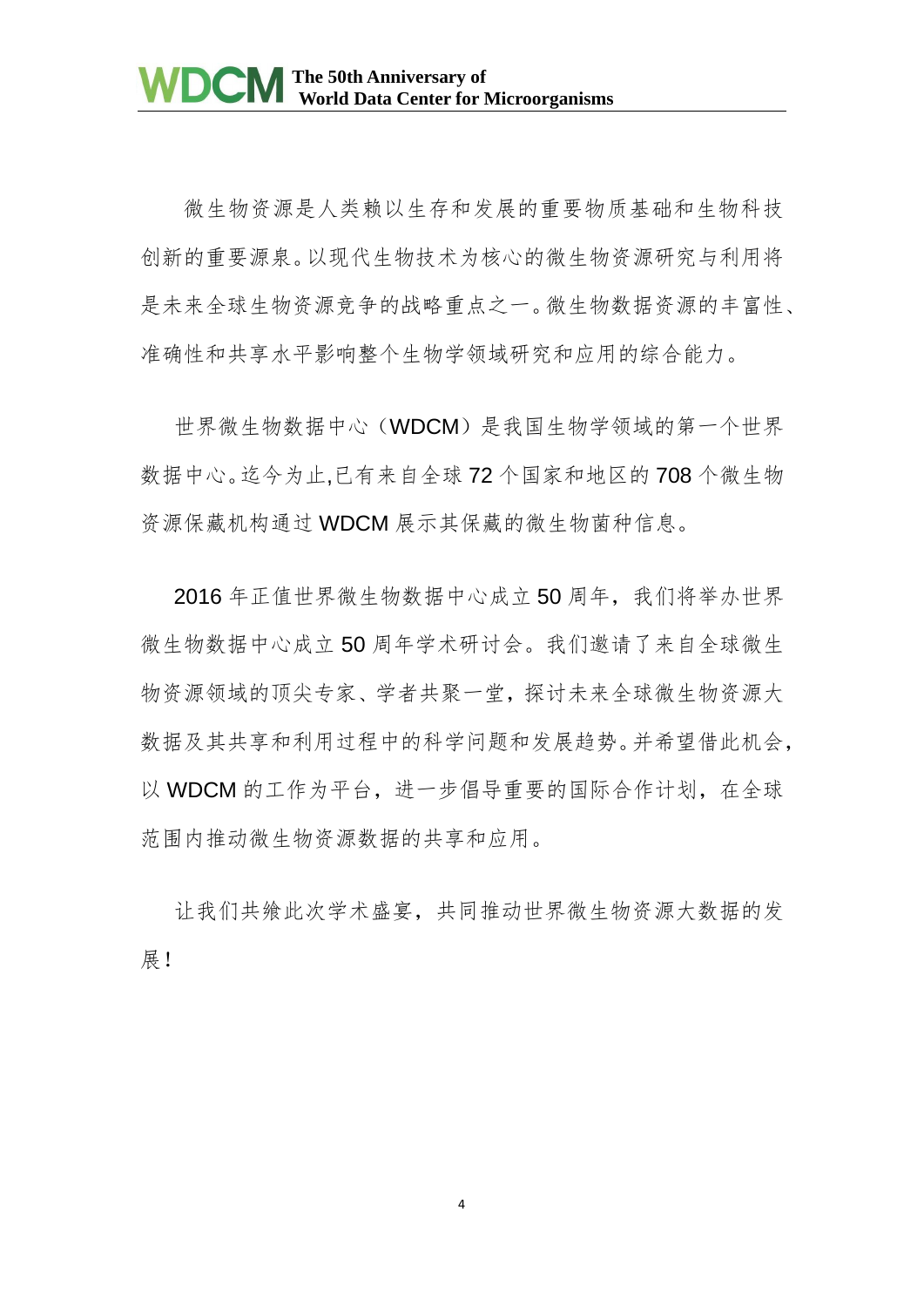| September 6 <sup>th</sup> , 2016                                    |                                                                                                                                                                                                                                          |  |
|---------------------------------------------------------------------|------------------------------------------------------------------------------------------------------------------------------------------------------------------------------------------------------------------------------------------|--|
| Function Room, Grand Building, Beijing Friendship Hotel (友谊宾馆贵宾楼二层) |                                                                                                                                                                                                                                          |  |
| Session 1: Welcome Remarks, Chaired by Prof. Shuang Jiang Liu       |                                                                                                                                                                                                                                          |  |
| 13:30-14:00                                                         | <b>Welcome remarks</b>                                                                                                                                                                                                                   |  |
| Session 2: Keynote Speech, Chaired by Prof. Xiuzhu Dong             |                                                                                                                                                                                                                                          |  |
| 14:00-14:30                                                         | Keynote speech: Big Data-driven Discovery and Improvement of Pharmaceutical<br>and Nutritional Natural Products by Dr. Zixin Deng, Academician of Chinese Academy<br>of Sciences, Shanghai Jiao Tong University, China                   |  |
| 14:30-14:50                                                         | Keynote speech: WDCM, past and another 50 years to come by Dr. Sugawara Hideaki,<br>Professor of National institute of Genetics, Japan                                                                                                   |  |
| 14:50-15:10                                                         | Keynote speech: WDCM in new era by Dr. Juncai Ma, Director of World Data Center for<br>Microorganisms, Institute of Microbiology, Chinese Academy of Sciences, China                                                                     |  |
| 15:10-15:30                                                         | Keynote Speech: WDCM: the sum of all efforts and much more Get the right<br>information at any time by Dr. Philippe Desmeth, President of World Federation for<br>Culture Collections (WFCC), Belgian Science Policy Office, Belgium     |  |
|                                                                     | Chaired by Prof. Dr. Philippe Desmeth, Dr. Juncai Ma                                                                                                                                                                                     |  |
| 15:30-16:00                                                         | <b>WDCM Beijing Declaration and WDCM MOU Signing Ceremony</b>                                                                                                                                                                            |  |
| 16:00-16:30                                                         | <b>Group Photos and Tea Break</b>                                                                                                                                                                                                        |  |
|                                                                     | Session 3: Keynote Speech, Chaired by Dr. Dilber Ipek Kurtboke                                                                                                                                                                           |  |
| 16:30-17:00                                                         | Keynote speech: Dynamic Changes of Marine Microbial Communities over Time by<br>Prof. Takashi Gojobori, Vice President of CODATA; The Distinguished Professor, CBRC of<br>KAUST, King Abdullah and National Institute of Genetics, Japan |  |
| 17:00-17:30                                                         | Keynote speech: Identifying the micro from the peta: tales of big data in the micro<br>world by Dr. Nikos C. Kyrpides, Prokaryote Super Program Head, U.S. Department of<br>Energy Joint Genome Institute (DOE JGI), USA                 |  |
| 17:30-18:00                                                         | Keynote speech: Beyond sequencing by Dr. Ye Yin, CEO of BGI Genomics Co. Ltd.,<br>China                                                                                                                                                  |  |
| 18:00-20:00                                                         | <b>Welcome Banquet</b><br>Yashi Restaurant, First Floor, Grand Building, Beijing Friendship Hotel<br>(友谊宾馆贵宾楼一层雅仕餐厅)                                                                                                                     |  |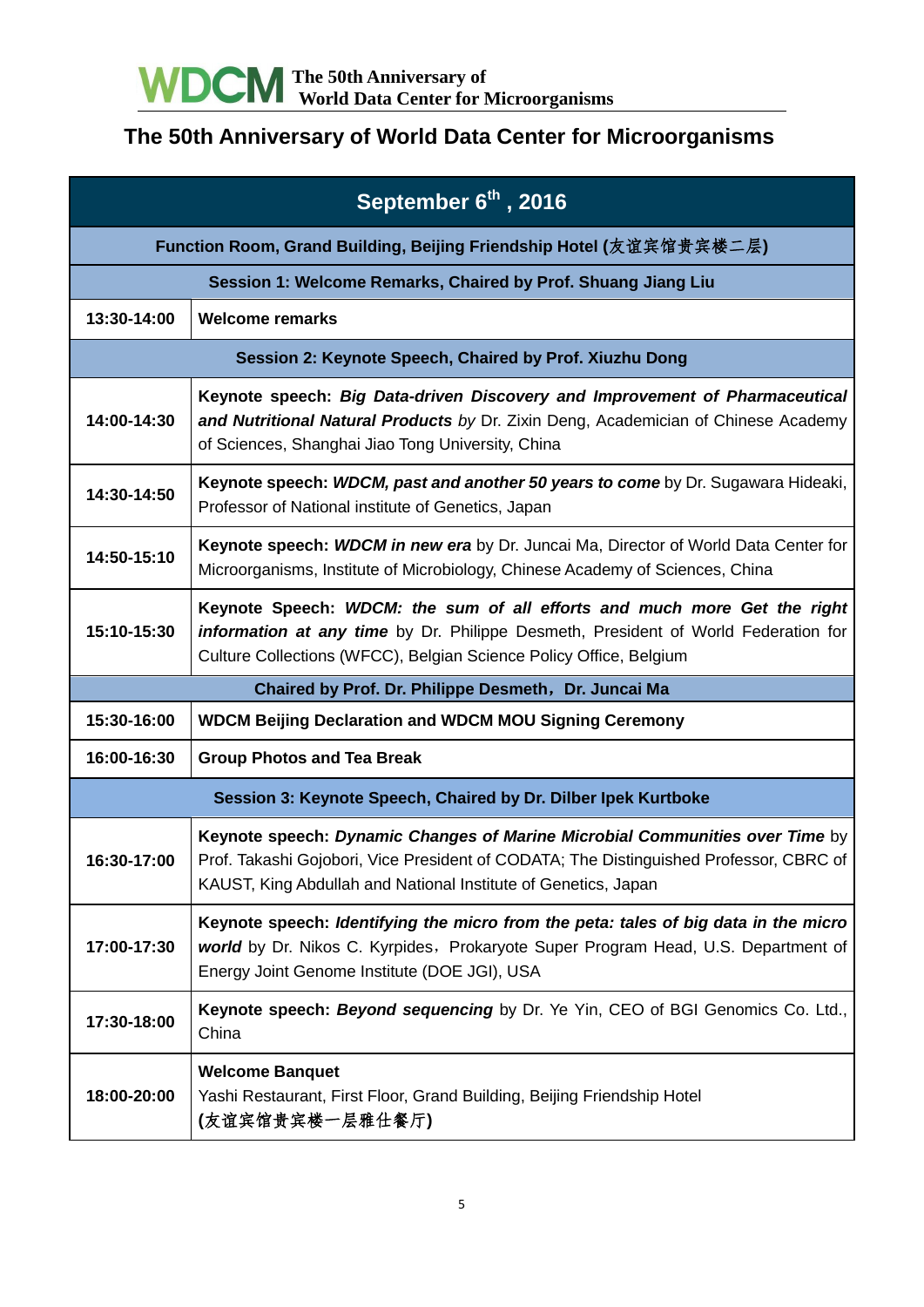

| September 7th, 2016                                                                                                          |                                                                                                                                                                                                                                                                                                            |  |
|------------------------------------------------------------------------------------------------------------------------------|------------------------------------------------------------------------------------------------------------------------------------------------------------------------------------------------------------------------------------------------------------------------------------------------------------|--|
| No. 5 Conference Room, Building 8, Beijing Friendship Hotel (友谊宾馆 8 号楼 5 号会议室)                                               |                                                                                                                                                                                                                                                                                                            |  |
|                                                                                                                              | Session 4: CBD and Nagoya Protocol, Chaired by Dr. Nelson Lima                                                                                                                                                                                                                                             |  |
| $9:00-9:30$                                                                                                                  | Keynote Speech: Polymorphisms in microbial whole genome sequence identify<br>classical mutations and may establish geographic origin for the Nagoya Protocol by<br>Prof. Kevin McCluskey, WFCC Executive Board member, Fungal Genetics Stock Center,<br><b>USA</b>                                         |  |
| 9:30-9:50                                                                                                                    | NIEMA: a transfer and exchange system of microbes for microbial resource centers<br>for non-commercial purposes according to the CBD and the Nagoya Protocol by Dr.<br>Ando-katsuhiko, Acting Director-General, NITE Biological Resource Center, National<br>Institute of Technology and Evaluation, Japan |  |
| 9:50-10:10                                                                                                                   | Implementation of the Nagoya Protocol in the EU - Guidance on scope and utilization<br>by Dr. Axel Braun, Law Department Officer, F.HOFFMANN - LA ROCHE Ltd., Switzerland                                                                                                                                  |  |
| 10:10-10:30                                                                                                                  | <b>Tea Break</b>                                                                                                                                                                                                                                                                                           |  |
| Session 5: ISO TC 276 & Quality Control, Chaired by Dr. Erko Stackebrandt                                                    |                                                                                                                                                                                                                                                                                                            |  |
| 10:30-11:00                                                                                                                  | Keynote Speech: Standardising Data in Biotechnology: From Community to ISO<br>Standards by Dr. Martin Golebiewski, Convenor of ISO/TC 276 Biotechnology WG5 'Data<br>Processing and Integration', Heidelberg Institute for Theoretical Studies, Germany                                                    |  |
| 11:00-11:30                                                                                                                  | Keynote Speech: Progress in ISO/TC 276 Biotechnology/WG 2 Biobanks and<br>Bioresources by Dr. Yong Zhang, Convenor of ISO/TC 276 Biotechnology WG2 & WG5<br>'Data Processing and Integration', China                                                                                                       |  |
| 11:30-11:50                                                                                                                  | Quality by Testing and Quality by Design in microbial Biobanks by Dr. Anabela Martins,<br>Quality Manager of Micoteca da Universidade do Minho, Portugal                                                                                                                                                   |  |
| 11:50-12:10                                                                                                                  | The importance of standardization in biobanking and introduction of KNRRC by Dr. Ki<br>Hyun Ryu, President of Korea National Research Resource Center(KNRRC), Korea                                                                                                                                        |  |
| 12:10-13:30                                                                                                                  | Lunch                                                                                                                                                                                                                                                                                                      |  |
| Session 6: The scientific frontier: unlocking the big data era on microorganisms,<br><b>Chaired by Prof. Kevin McCluskey</b> |                                                                                                                                                                                                                                                                                                            |  |
| 13:30-14:00                                                                                                                  | Keynote Speech: The collaborative working environment - a new level of knowledge<br>transfer and Innovative collaboration by Dr. Erko Stackebrandt, Coordinator of MIRRI,<br>Leibniz-Institut DSMZ- German Collection of Microorganisms and cell cultures Germany,<br>Germany                              |  |
| 14:00-14:20                                                                                                                  | Actinomycetes and bacteriophages: powerful tools for biotechnology<br>and<br><b>biodiscovery</b> by Dr. Dilber Ipek Kurtboke, WFCC-(ex-officio) Executive Board Member,<br>University of the Sunshine Coast, Australia                                                                                     |  |

6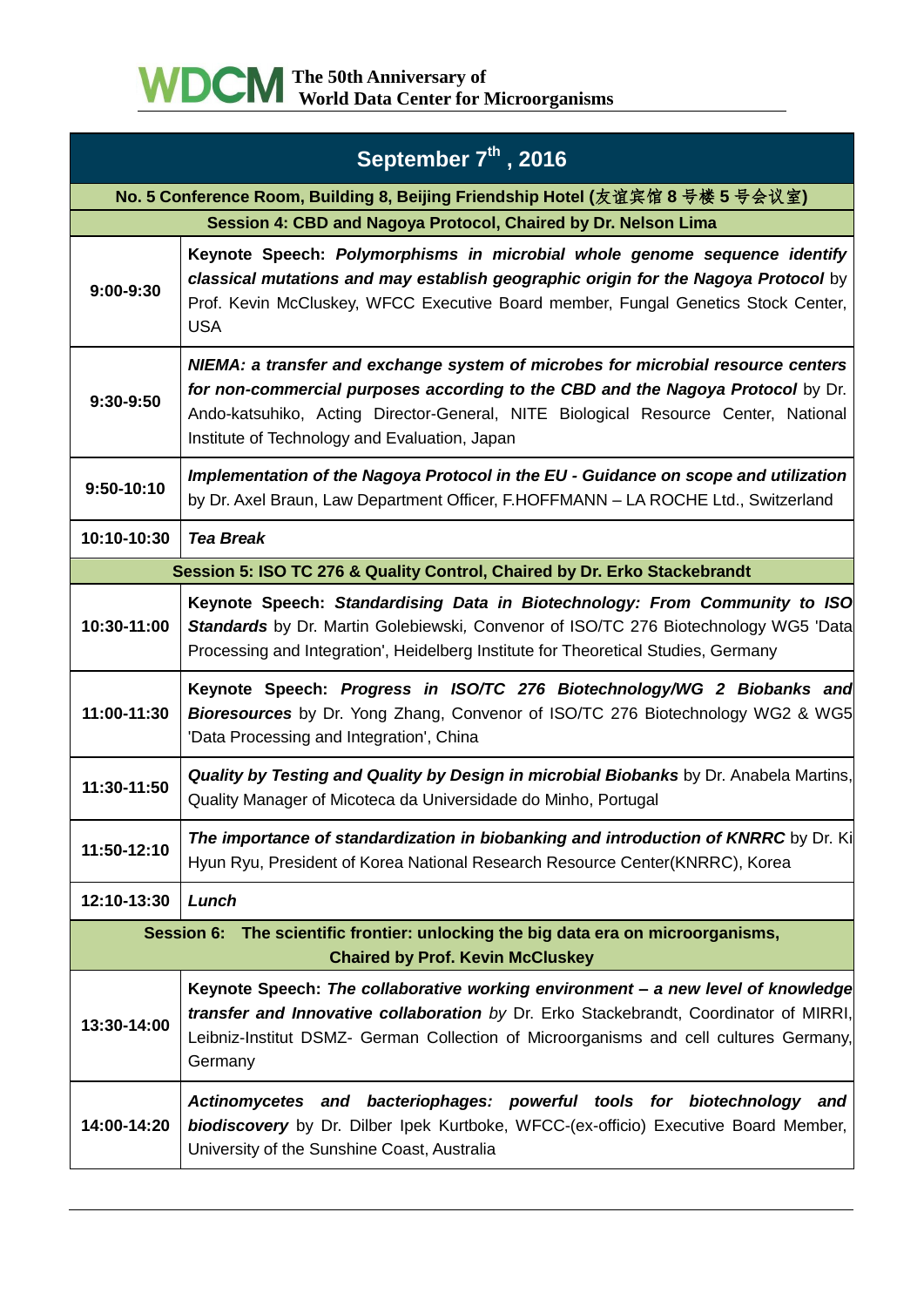| 14:20-14:40                                                        | <b>CGMCC-Promoting the Utilization of Microbial Resources</b> by Prof. Yuguang Zhou,<br>Director of China General Microbiological Culture Collection Center (CGMCC), Institution of<br>Microbiology, Chinese Academy of Sciences, China                                                     |  |
|--------------------------------------------------------------------|---------------------------------------------------------------------------------------------------------------------------------------------------------------------------------------------------------------------------------------------------------------------------------------------|--|
| 14:40-15:00                                                        | The European Culture Collections' Organisation: How to promote training and<br>education innovative approaches by Dr. Nelson Lima, President of European Culture<br>Collections' Organization (ECCO), Portugal                                                                              |  |
| 15:00-15:30                                                        | <b>Tea Break</b>                                                                                                                                                                                                                                                                            |  |
| Session 7: Bioinformatics & Big Data, Chaired by Prof. Oleg Stupar |                                                                                                                                                                                                                                                                                             |  |
| 15:30-16:00                                                        | Keynote Speech: Data associated with yeast culture collections: Challenges and<br>opportunities by Dr. Kyria Boundy-Mills, WFCC Executive Board member, Phaff Yeast<br><b>Culture Collection, USA</b>                                                                                       |  |
| 16:00-16:20                                                        | Bioinformatics for culture collections at the era of Big Data by Dr. Vincent Robert, Head<br>of Bioinformatics, CBS-KNAW Fungal Biodiversity Center, Belgium                                                                                                                                |  |
| 16:20-16:40                                                        | Co-creating IT innovation to unlock microbial Big data by Dr. Lily Eurwilaichitr, Deputy<br>Executive Director of National center for Genetic Engineering and Biotechnology and<br>Director of Thailand Bioresource Research Center (TBRC), Thailand                                        |  |
| 16:40-17:00                                                        | Life science databases and possible interconnection with mBRC Data by Dr.<br>Alexander VASILENKO, IT specialist in All-Russian Collection of Microorganisms - VKM,<br>Russia                                                                                                                |  |
| 17:00-17:20                                                        | Industrial microbial resources informatization and sharing platform in China by Dr.<br>Yao Su, Vice Director of China Center of Industrial Culture Collection, Director of R&D<br>department of fermentation, China National Research Institute of Food & Fermentation<br>Industries, China |  |
| 18:00-19:30                                                        | <b>Dinner</b>                                                                                                                                                                                                                                                                               |  |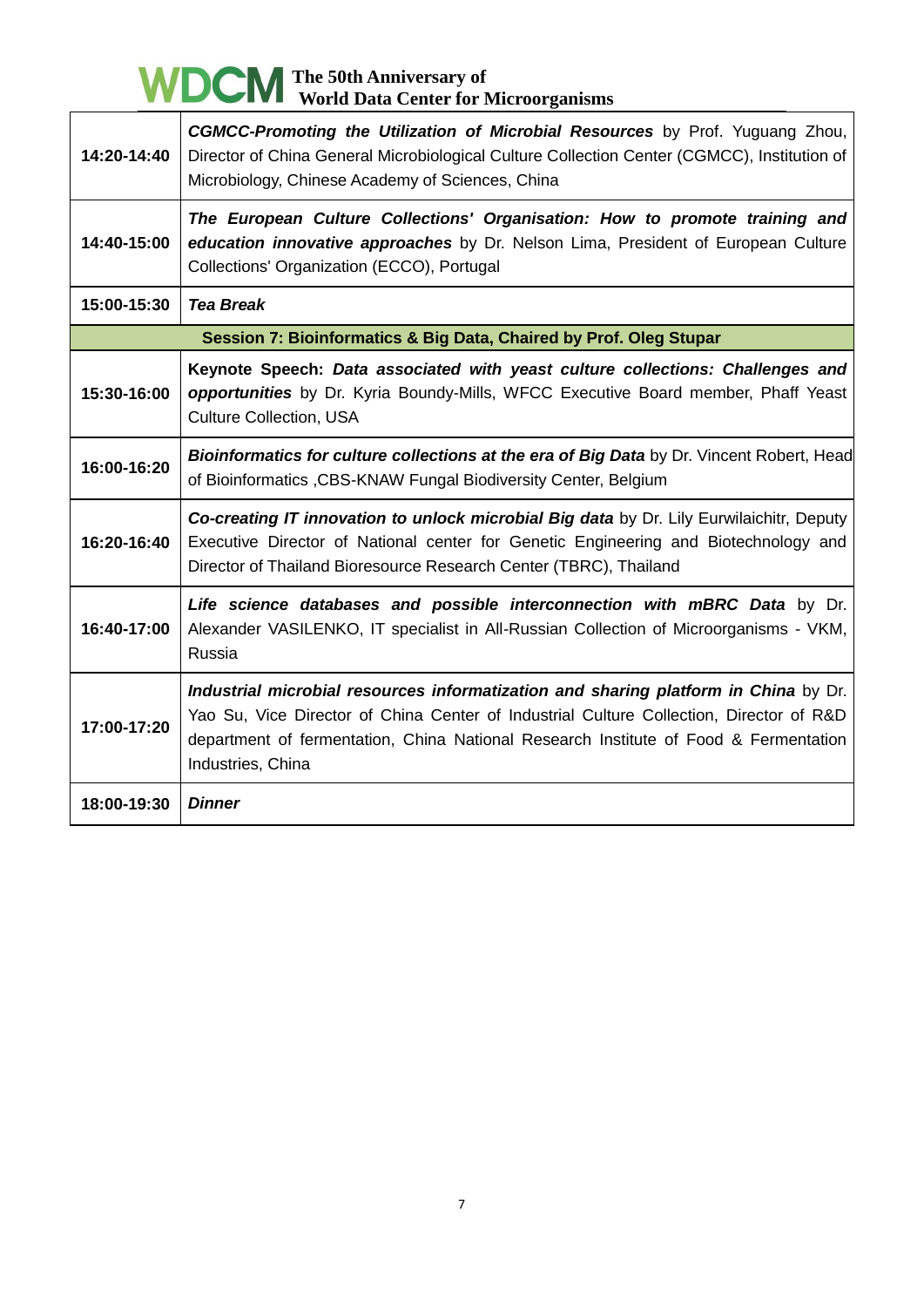

| September 8, 2016                                                                               |                                                                                                                                                                                                                                                                             |  |
|-------------------------------------------------------------------------------------------------|-----------------------------------------------------------------------------------------------------------------------------------------------------------------------------------------------------------------------------------------------------------------------------|--|
| No. 5 Meeting Room, Building 8, Beijing Friendship Hotel                                        |                                                                                                                                                                                                                                                                             |  |
|                                                                                                 | Session 8: Promotion for Culture Collections, Chaired by Prof. Hideaki Sugawara                                                                                                                                                                                             |  |
| $9:00-9:30$                                                                                     | Keynote Speech: Challenges of a new era for culture collections: a curator's view.<br>by Dr. Takashi Itoh, WFCC Executive Board member, JCM of RIKEN BRC, Japan                                                                                                             |  |
| $9:30-9:50$                                                                                     | Chilean Network of Microbial Culture Collections: Construction and Operation by Dr.<br>Cledir Santos, Interim Representative of the Chilean Network of Microbial Culture<br>Collections, the Universidad de La Frontera, Chile                                              |  |
| $9:50-10:10$                                                                                    | The UK's National Collection of Type Cultures - answers to 21st century public health<br>questions by Dr. Julie E. Russell Head of Culture Collections National Infections Service,<br>Public Health England (PHE), UK                                                      |  |
| 10:10-10:30                                                                                     | <b>Tea Break</b>                                                                                                                                                                                                                                                            |  |
| <b>Session 9: Promotion for WDCM Services</b><br>Chaired by Dr. Philippe Desmeth, Dr. Juncai MA |                                                                                                                                                                                                                                                                             |  |
| 10:30-11:50                                                                                     | WDCM serves as an information infrastructure for the exploration and utilization of<br>microbial strains preserved worldwide by Dr. Linhuan Wu, World Data Center for<br>Microorganisms, Institute of Microbiology, Chinese Academy of Sciences, China<br><b>Discussion</b> |  |
| 11:50-12:00                                                                                     | <b>Closing remarks</b>                                                                                                                                                                                                                                                      |  |
| 12:00-13:30                                                                                     | Lunch                                                                                                                                                                                                                                                                       |  |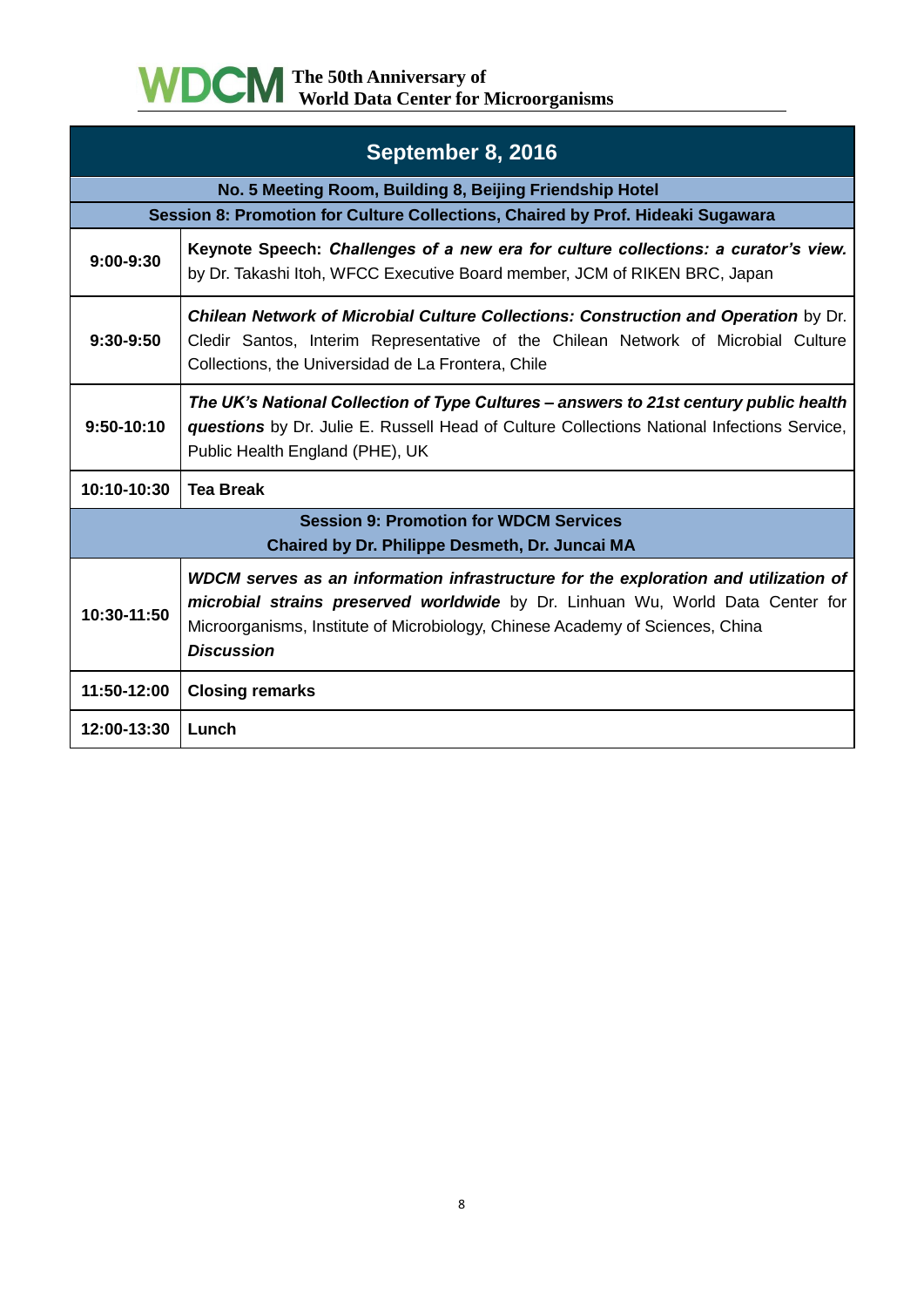#### **Accommodation**

Standard room in Building 4, Beijing Friendship Hotel Address: No.1 Zhongguancun South St. Beijing 100873, P.R. China Tel: 86-10-51650566 [http://www.friendshipshotel.com](http://www.friendshipshotel.com/)

#### **Banquet and Buffet Cafeteria:**

#### **1**.**Sep 6th, Lunch Buffet (Meal Time: 12:00-13:30)**

Café shop in 1st floor, Friendship Palace",

#### **2**.**Sep 6th Welcome Banquet (Meal Time: 18:00-20:00)**

Yashi Restaurant,1st floor Building 1(Grand Building)

#### **3**.**Sep 7th, Lunch Buffet (Meal Time: 12:00-13:30)**

Café shop in 1st floor, Friendship Palace"

#### **4**.**Sep 7th, Dinner Buffet (Meal Time: 18:00-19:30)**

Café shop in 1st floor, Friendship Palace"

#### **5**.**Sep 8th, Lunch Buffet (Meal Time: 12:00-13:30)**

Café shop in 1st floor, Friendship Palace"